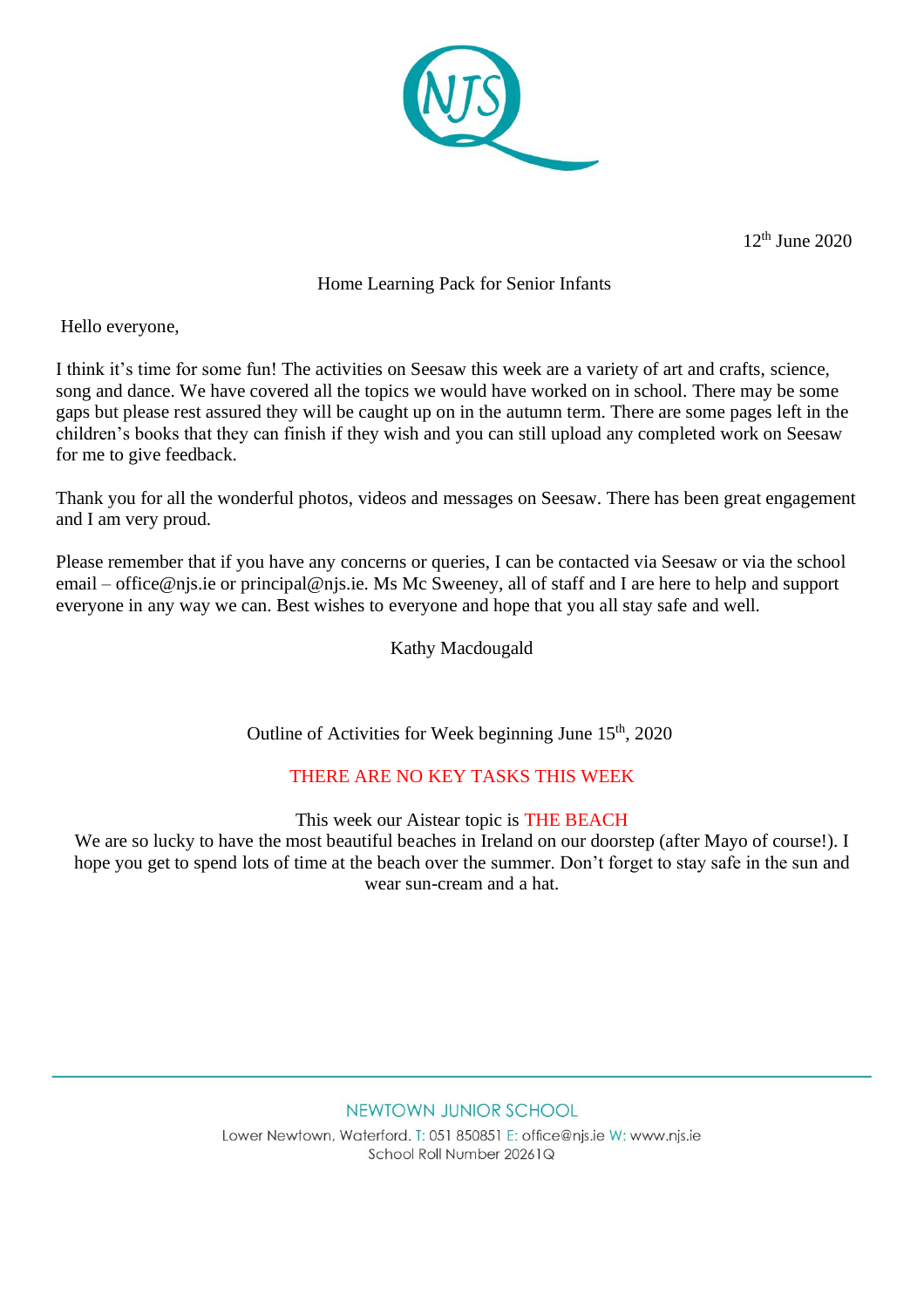| <b>READING</b>               | There is a variety of sea and beach related stories on Seesaw for you to enjoy:                      |
|------------------------------|------------------------------------------------------------------------------------------------------|
|                              | "Don't worry little crab" read by Tom Hardy! (Last Tom story I'm afraid!)                            |
|                              | "The Rainbow Fish" which has an activity attached on 'the qualities of a good<br>friend'             |
|                              | "Swimmy" which is a story about leadership, and working together                                     |
|                              | "The snail and the whale" (this is the movie version 25mins)                                         |
|                              | "Commotion in the ocean"                                                                             |
|                              | <b><i>DVALISON - AVEL SCHEFFLER</i></b>                                                              |
| <b>SPHE</b>                  | Staying safe in the sun activity on Seesaw: draw the items you should pack to<br>Pack for Sun Safety |
|                              | keep safe in the sun<br>This is an opportunity for you to talk to your child about the importance of |
|                              | staying safe in the sun by using sun cream, a sun hat, sunglasses and<br>drinking lots of water.     |
|                              |                                                                                                      |
|                              | This might also be a good opportunity for you to look up the PAWS water safety                       |
|                              | programme as this was not covered this year by Senior Infants.<br>(Links in Seesaw)                  |
|                              | https://online.flowpaper.com/7efd0784/PAWS1ENGLISHWEB/#page=1                                        |
|                              | http://paws.edco.ie/junior-and-senior-infants/                                                       |
| <b>ART</b><br><b>ATTACK!</b> | Shark Attack: Anna has made a little video to show how she made her shark<br>$\bullet$<br>picture    |
|                              | Another video from Anna on how to make an octopus!                                                   |
|                              | Yet another video on how she decorated pebbles from the beach!                                       |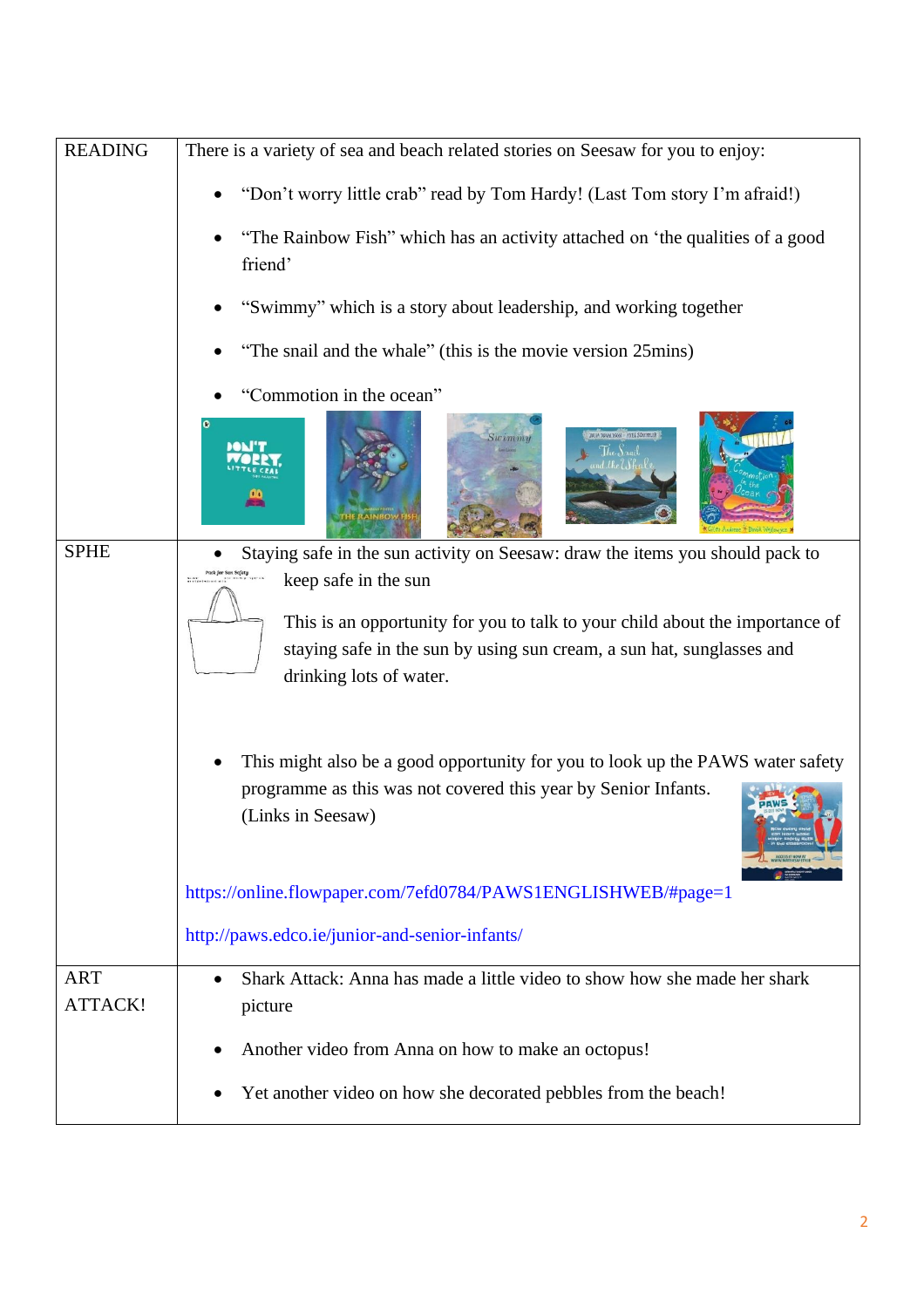|                                | The last activity is hopefully going to inspire the children to create some beach<br>art.                                         |
|--------------------------------|-----------------------------------------------------------------------------------------------------------------------------------|
|                                |                                                                                                                                   |
| <b>WRITING</b>                 | Message in a bottle<br>Message in a Bottle                                                                                        |
| <b>ACTIVITIES</b>              | Labelling the rock<br>pool                                                                                                        |
|                                | Rainbow fish: Characteristics of a good friend                                                                                    |
|                                | Drawing and labeling a pirate treasure map.                                                                                       |
|                                | Anna has made a video to show how she created<br>hers.                                                                            |
| <b>SCIENCE</b>                 | Make a sail car and race it. Anna made a video to show you                                                                        |
|                                | how she created her sail car. Hope you enjoy!                                                                                     |
|                                | Yet another video! This one shows you how to make 'no freezer'                                                                    |
|                                | ice-cream. This is a fun science experiment which needs a few<br>ingredients from the shop so might be a good one for the summer. |
|                                | (Also, the music track we used on the video was a hit when I was ten!                                                             |
|                                | Can you guess what it could be?)                                                                                                  |
| <b>GREEN</b><br><b>SCHOOLS</b> | Ms. Stapleton has suggested the following art project for you                                                                     |
|                                | Bugey Woogies using egg cartons:<br>https://www.youtube.com/watch?v=SLun3X8QqVE&feature=emb_title                                 |
| P.E.                           | Ms. Kavanagh has suggested the following activities for you to keep active.                                                       |
|                                | Around the sock Challenge:<br>https://www.youtube.com/watch?v=c9lm8Y7koqE&feature=youtu.be                                        |
|                                | Sock Ladder Challenge:                                                                                                            |
|                                | https://www.youtube.com/watch?v=BA4XN3Pynig                                                                                       |
|                                | <b>Speed Bounce Challenge:</b>                                                                                                    |